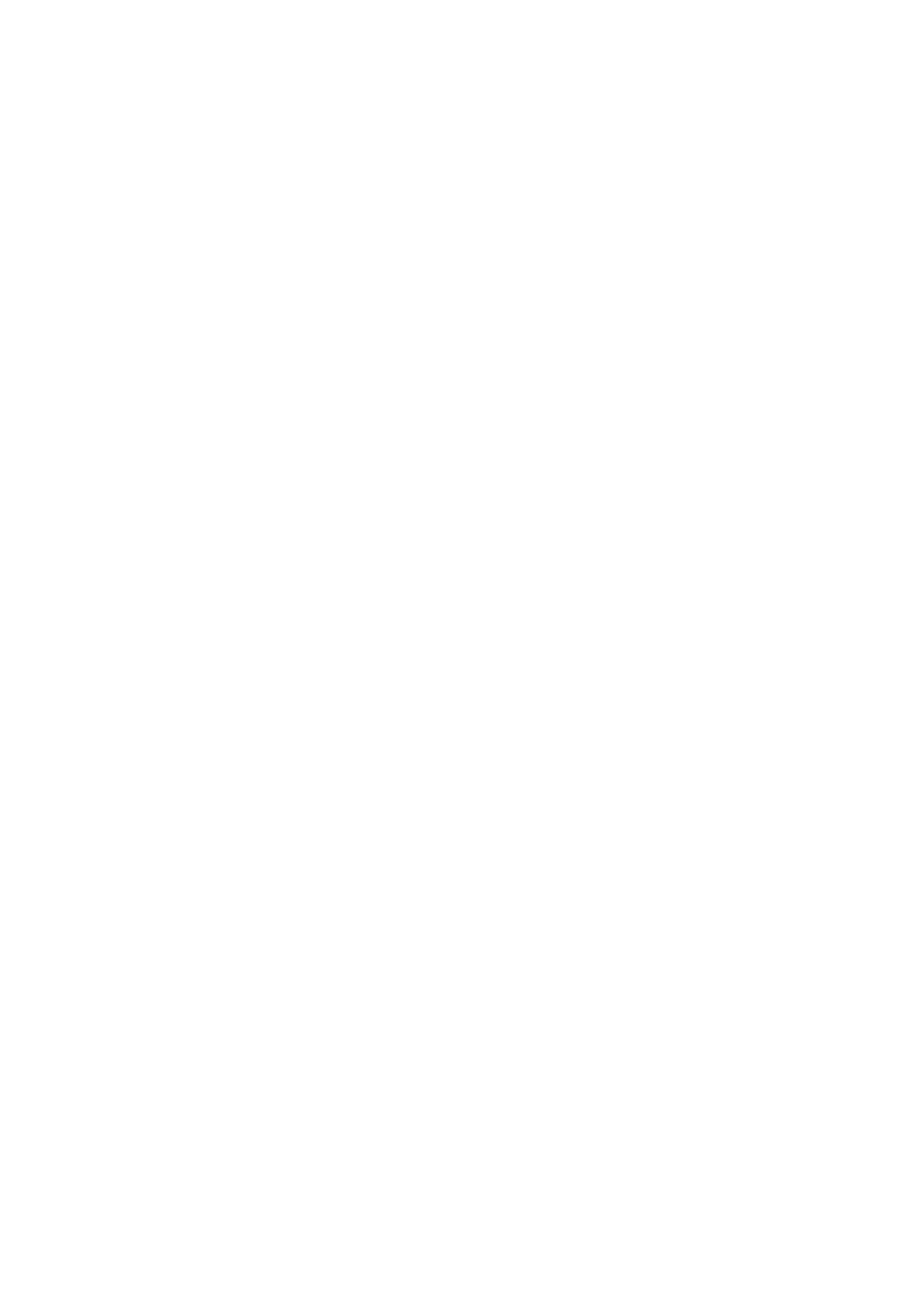

# **NORTHERN TERRITORY OF AUSTRALIA**

## **Act No. 18 of 2019** \_\_\_\_\_\_\_\_\_\_\_\_\_\_\_\_\_\_\_\_

\_\_\_\_\_\_\_\_\_\_\_\_\_\_\_\_\_\_\_\_

An Act to amend the *Motor Accidents (Compensation) Act 1979*

[*Assented to 30 May 2019*] [*Introduced 13 February 2019*]

## **The Legislative Assembly of the Northern Territory enacts as follows:**

#### **1 Short title**

This Act may be cited as the *Motor Accidents (Compensation) Amendment Act 2019*.

#### **2 Commencement**

This Act commences on the day after the day on which the Administrator's assent to this Act is declared.

#### **3 Act amended**

This Act amends the *Motor Accidents (Compensation) Act 1979.*

#### **4 Section 13 amended (Compensation for loss of earning capacity)**

 $(1)$  Section 13 $(5)(a)$ 

*omit, insert*

- (a) a person stops being entitled to benefits under this section:
	- $(i)$  if the day of the accident is more than 2 years before the day the person reaches pension age – on the day the person reaches pension age; or